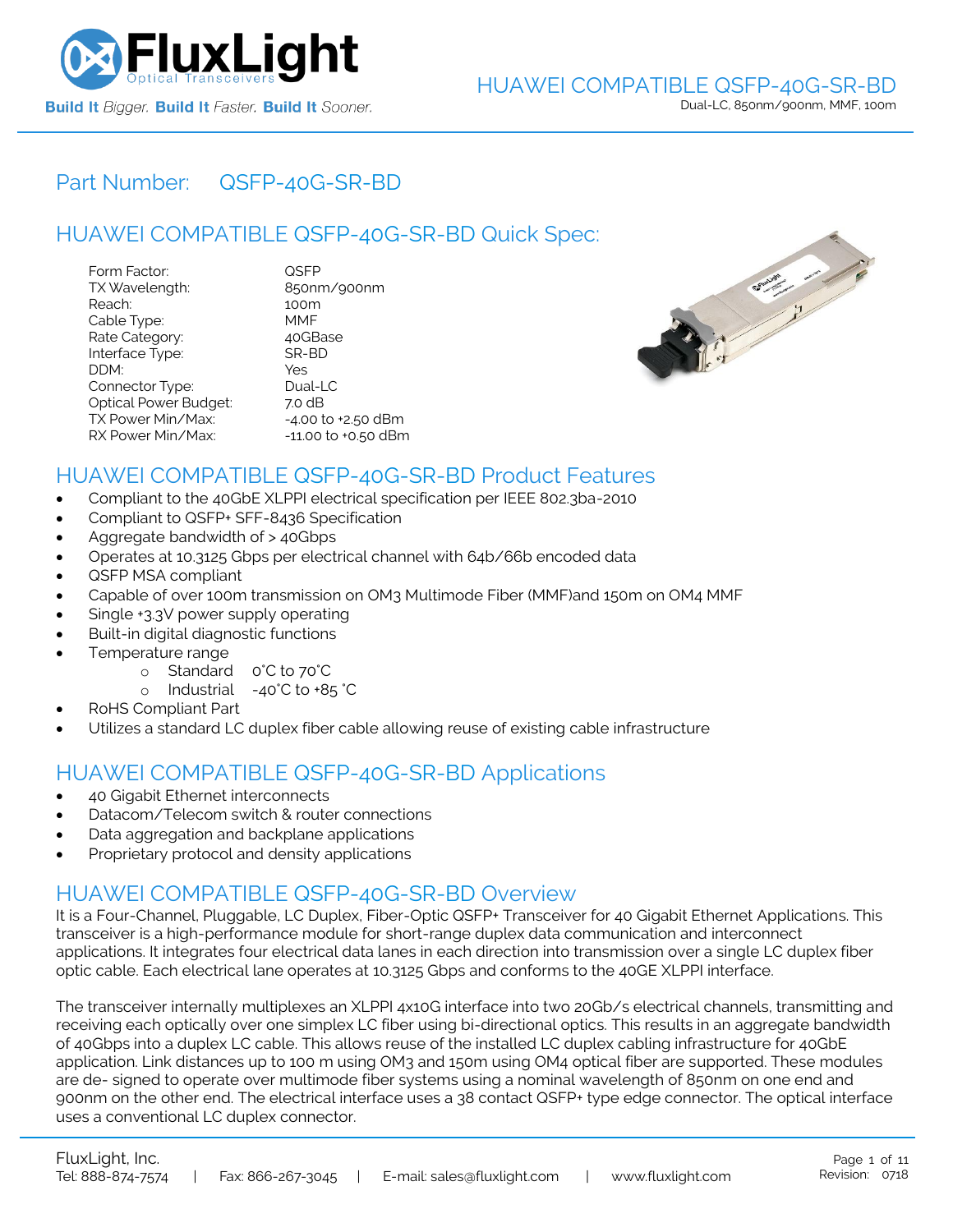



Transceiver Block Diagram

# Absolute Maximum Ratings

| <b>Parameter</b>           | <b>Symbol</b>  | <b>Min</b> | <b>Max</b> | <b>Unit</b> |
|----------------------------|----------------|------------|------------|-------------|
| <b>Storage Temperature</b> | Ts             | $-40$      | +85        | $\hat{ }$   |
| <b>Supply Voltage</b>      | $V_{c c T. R}$ | $-0.5$     | 4          |             |
| Relative Humidity          | RΗ             |            | 85         | $\%$        |

# Recommended Operating Conditions

| <b>Parameter</b>               | <b>Symbol</b> | Min   | Typ | <b>Max</b> | <b>Unit</b> |
|--------------------------------|---------------|-------|-----|------------|-------------|
| Operating Case Temp (Standard) | Тc            | O     |     | $+70$      | °С          |
| Operating Case Temp (Standard) | Тc            | $-40$ |     | +85        | °С          |
| Power Supply voltage           | $V_{ccT.R}$   | 3.135 | 3.3 | 3.47       |             |
| <b>Supply Current</b>          | lcc           |       |     | 1000       | mA          |
| Power dissipation              | PD            |       |     | 3.5        | W           |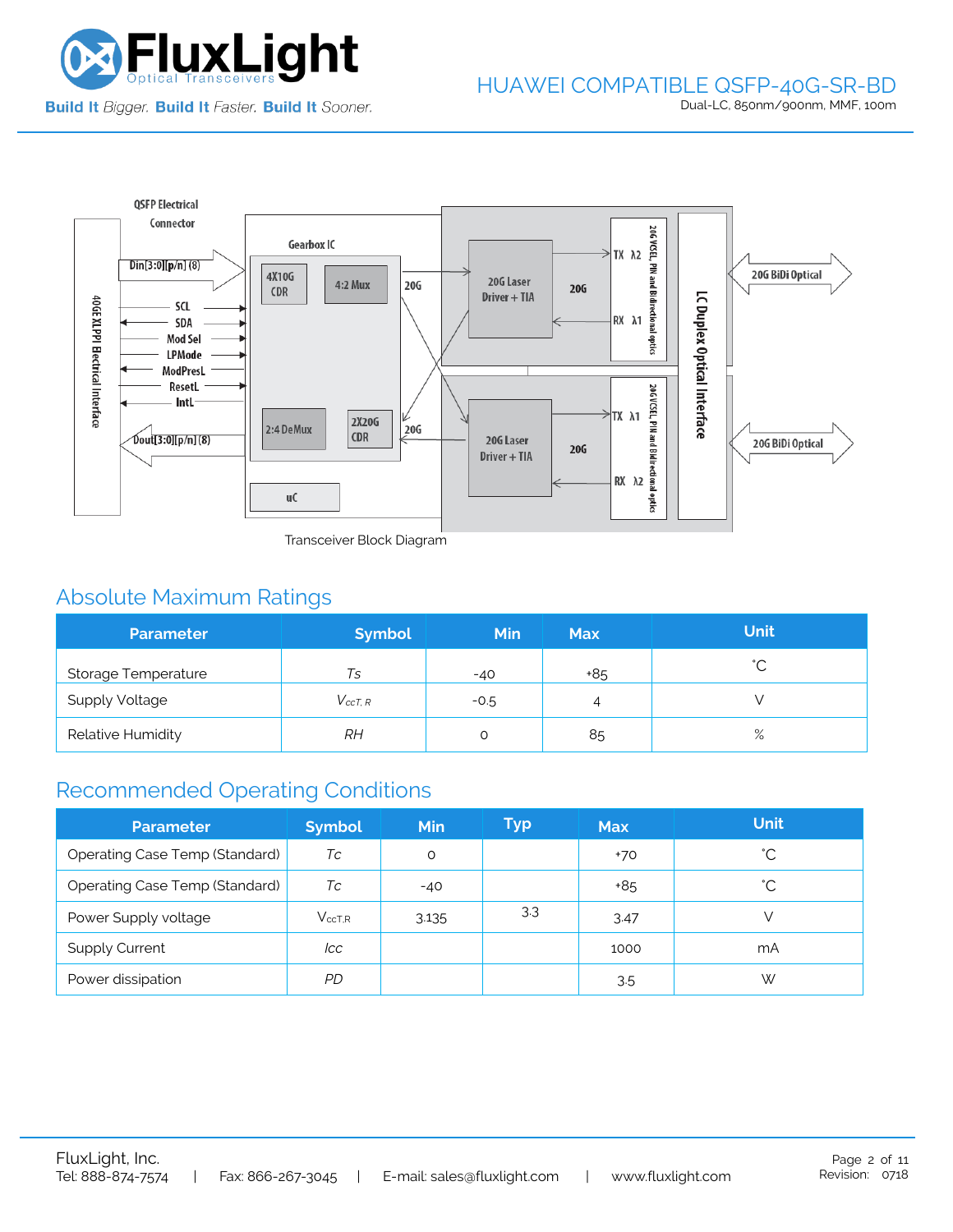

#### Electrical Characteristics **(TOP = 0 to 70 °C, VCC = 3.13 to 3.47 Volts**

|                                       | $(1_{OP} = 0 \text{ to } 70 \text{ C}, \text{VCC} = 3.13 \text{ to } 3.47 \text{ VOLS}$ |                          |            |                |                |              |  |  |
|---------------------------------------|-----------------------------------------------------------------------------------------|--------------------------|------------|----------------|----------------|--------------|--|--|
| <b>Parameter</b>                      | <b>Symbol</b>                                                                           | Min                      | <b>Typ</b> | <b>Max</b>     | <b>Unit</b>    | <b>Note</b>  |  |  |
| Data Rate per Channel                 |                                                                                         | $\overline{\phantom{a}}$ | 10.3125    | 11.2           | Gbps           |              |  |  |
| Power Consumption                     |                                                                                         | $\overline{\phantom{a}}$ | 2.5        | 3.5            | W              |              |  |  |
| <b>Supply Current</b>                 | Icc                                                                                     |                          | 0.75       | 1.0            | $\overline{A}$ |              |  |  |
| Control I/O Voltage-High              | VIH                                                                                     | 2.0                      |            | Vcc            | $\vee$         |              |  |  |
| Control I/O Voltage-Low               | VIL                                                                                     | $\circ$                  |            | 0.7            | $\vee$         |              |  |  |
| Inter-Channel Skew                    | <b>TSK</b>                                                                              |                          |            | 150            | Ps             |              |  |  |
| <b>RESETL Duration</b>                |                                                                                         |                          | 10         |                | Us             |              |  |  |
| RESETL De-assert time                 |                                                                                         |                          |            | 100            | ms             |              |  |  |
| Power On Time                         |                                                                                         |                          |            | 100            | ms             |              |  |  |
| <b>Transmitter</b>                    |                                                                                         |                          |            |                |                |              |  |  |
| Single Ended Output Voltage Tolerance |                                                                                         | 0.3                      |            | $\overline{4}$ | $\vee$         | $\mathbf{1}$ |  |  |
| Common mode Voltage Tolerance         |                                                                                         | 15                       |            |                | mV             |              |  |  |
| Transmit Input Diff Voltage           | VI                                                                                      | 120                      |            | 1200           | mV             |              |  |  |
| Transmit Input Diff Impedance         | ZIN                                                                                     | 80                       | 100        | 120            |                |              |  |  |
| Data Dependent Input Jitter           | <b>DDJ</b>                                                                              |                          |            | 0.1            | U              |              |  |  |
| Data Input Total Jitter               | <b>TJ</b>                                                                               |                          |            | 0.28           | U              |              |  |  |
| <b>Receiver</b>                       |                                                                                         |                          |            |                |                |              |  |  |
| Single Ended Output Voltage Tolerance |                                                                                         | 0.3                      |            | $\overline{4}$ | $\vee$         |              |  |  |
| Rx Output Diff Voltage                | Vo                                                                                      |                          | 600        | 800            | mV             |              |  |  |
| Rx Output Rise and Fall Voltage       | Tr/Tf                                                                                   |                          |            | 35             | ps             | $\mathbf{1}$ |  |  |
| <b>Total Jitter</b>                   | <b>TJ</b>                                                                               |                          |            | 0.7            | U              |              |  |  |
| Deterministic Jitter                  | <b>DJ</b>                                                                               |                          |            | 0.42           | U              |              |  |  |
|                                       |                                                                                         |                          |            |                |                |              |  |  |

Note:

1.  $20~80%$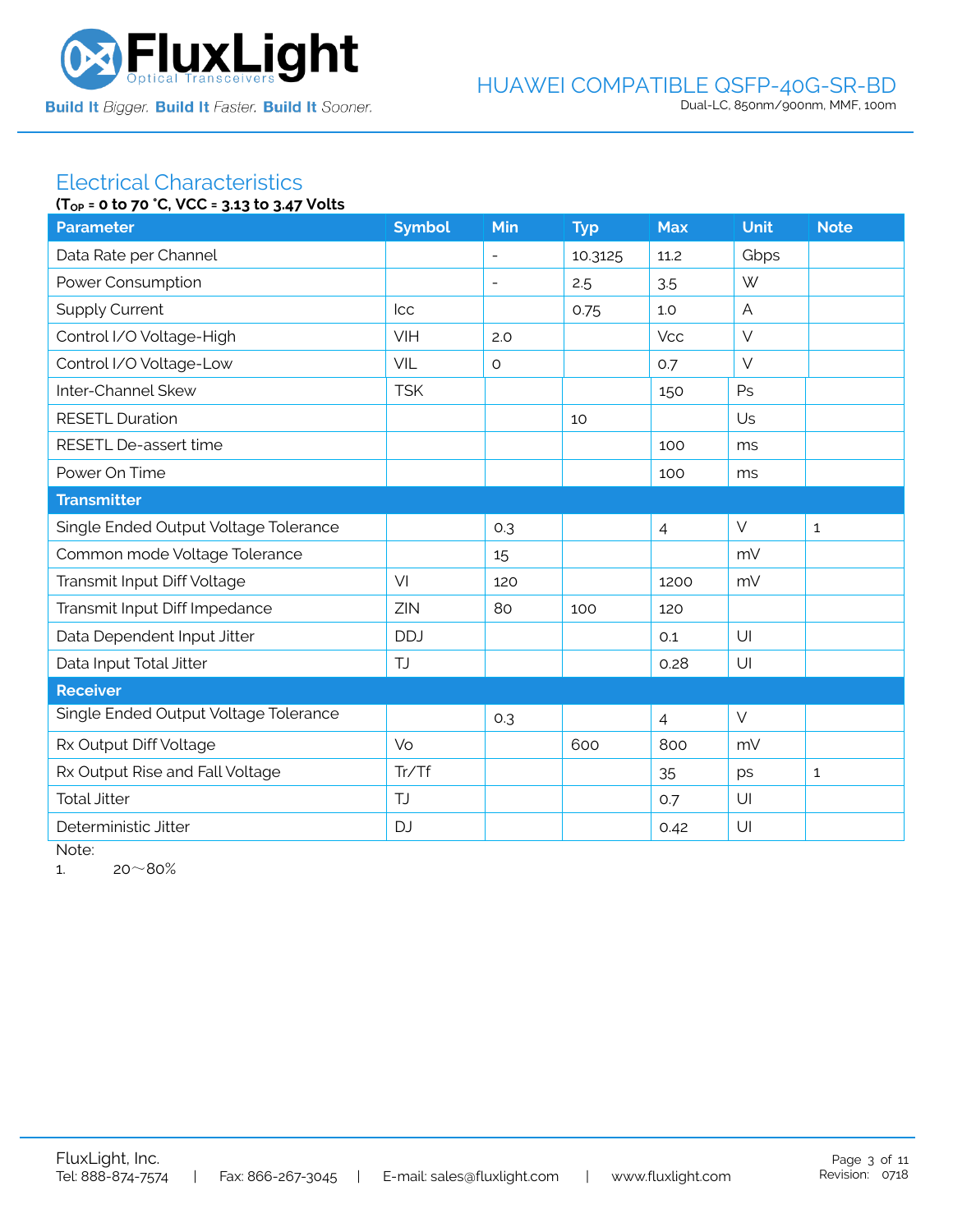

### Optical Parameters

### **(TOP = 0 to 70** °**C, VCC = 3.0 to 3.6 Volts)**

| <b>Parameter</b>                  | <b>Symbol</b>    | <b>Min</b> | <b>Typ</b> | <b>Max</b> | <b>Unit</b> | Ref.         |  |  |
|-----------------------------------|------------------|------------|------------|------------|-------------|--------------|--|--|
| <b>Transmitter</b>                |                  |            |            |            |             |              |  |  |
| Optical Wavelength CH1            | λ                | 832        | 850        | 868        | nm          |              |  |  |
| Optical Wavelength CH2            | λ                | 882        | 900        | 918        | nm          |              |  |  |
| RMS Spectral Width                | Pm               |            | 0.5        | 0.65       | nm          |              |  |  |
| Average Optical Power per Channel | Pavg             | $-4$       | $-2.5$     | $+5.0$     | dBm         |              |  |  |
| Laser Off Power Per Channel       | Poff             |            |            | $-30$      | dBm         |              |  |  |
| <b>Optical Extinction Ratio</b>   | ER               | 3.5        |            |            | dB          |              |  |  |
| Relative Intensity Noise          | Rin              |            |            | $-128$     | dB/HZ       | $\mathbf{1}$ |  |  |
| Optical Return Loss Tolerance     |                  |            |            | 12         | dB          |              |  |  |
| <b>Receiver</b>                   |                  |            |            |            |             |              |  |  |
| Optical Center Wavelength CH1     | λ                | 882        | 900        | 918        | nm          |              |  |  |
| Optical Center Wavelength CH2     | λ                | 832        | 850        | 868        | nm          |              |  |  |
| Receiver Sensitivity per Channel  | $\mathsf{R}$     |            | $-11$      |            | dBm         |              |  |  |
| Maximum Input Power               | $P_{MAX}$        | $+0.5$     |            |            | dBm         |              |  |  |
| Receiver Reflectance              | Rrx              |            |            | $-12$      | dB          |              |  |  |
| LOS De-Assert                     | LOS <sub>D</sub> |            |            | $-14$      | dBm         |              |  |  |
| <b>LOS Assert</b>                 | LOS <sub>A</sub> | $-30$      |            |            | dBm         |              |  |  |
| LOS Hysteresis                    | LOS <sub>H</sub> | 0.5        |            |            | dB          |              |  |  |

Note

1. 12dB Reflection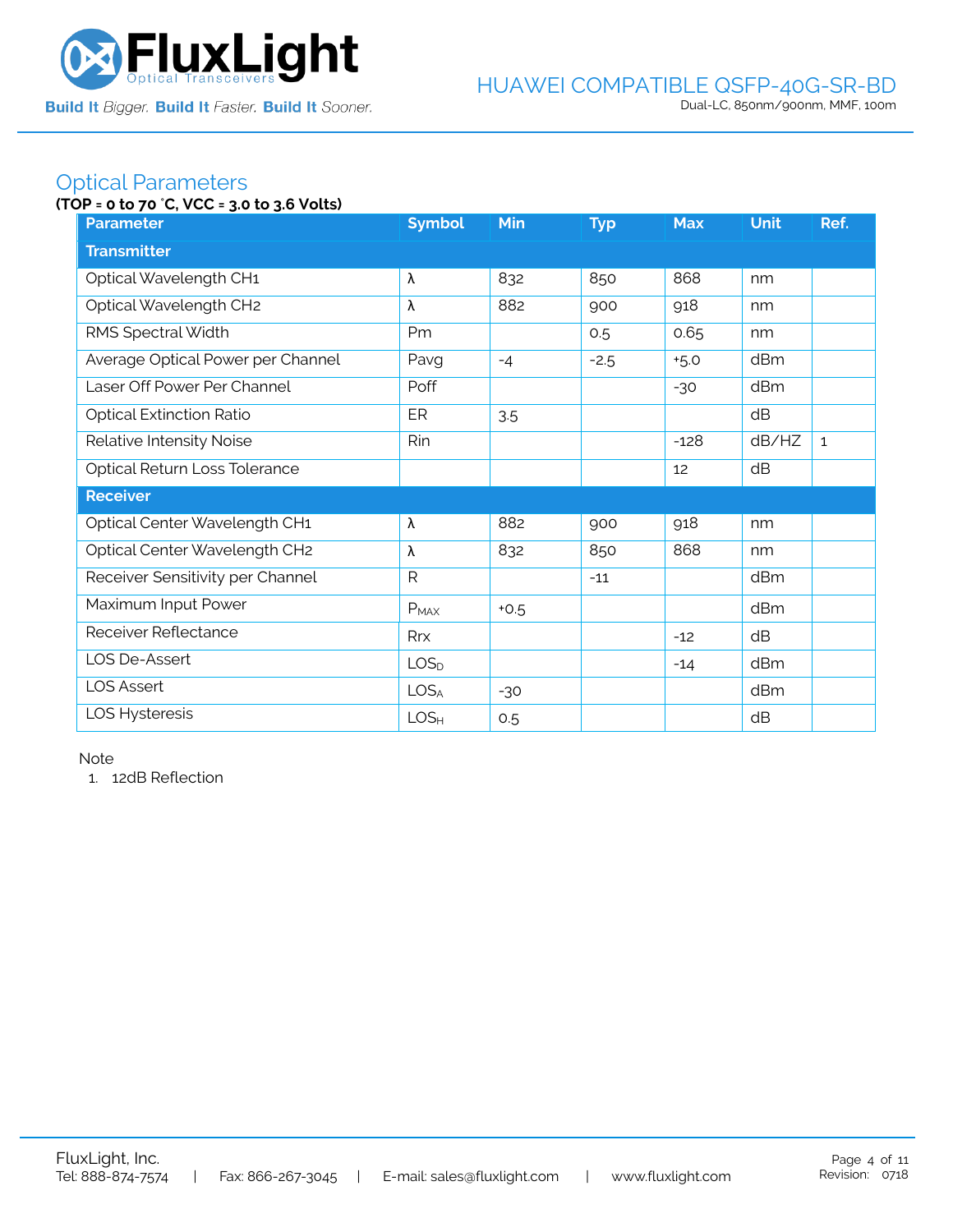

### Digitial Diagnostics Function

Digital diagnostics monitoring function is available on all QSFP+ SRBD. A 2-wire serial interface provides user to contact with module. The structure of the memory is shown in flowing. The memory space is arranged into a lower, single page, address space of 128 bytes and multiple upper address space pages. This structure permits timely access to addresses in the lower page, such as Interrupt Flags and Monitors. Less time critical time entries, such as serial ID information and threshold settings, are available with the Page Select function. The interface address used is A0xh and is mainly used for time critical data like interrupt handling in order to enable a one-time-read for all data related to an interrupt situation. After an interrupt, IntL, has been asserted, the host can read out the flag field to determine the affected channel and type of flag.

| <b>Byte Address</b> | <b>Description</b>                 | <b>Type</b> |
|---------------------|------------------------------------|-------------|
| $\Omega$            | Identifier (1 Byte)                | Read Only   |
| $1 - 2$             | Status (2 Bytes)                   | Read Only   |
| $3 - 21$            | Interrupt Flags (31 bytes)         | Read Only   |
| $22 - 23$           | Module Monitors (12 Bytes)         | Read Only   |
| $34 - 81$           | Channel Monitors (48 bytes)        | Read Only   |
| 82-85               | Reserved (4 Bytes)                 | Read Only   |
| 86-97               | Control (12 Bytes)                 | Read/Write  |
| 98-99               | Reserved (2 Bytes)                 | Read/Write  |
| 100-106             | Module and Channel Masks (7 bytes) | Read/Write  |
| 107-118             | Reserved (12 Bytes)                | Read/Write  |
| 119-122             | Reserved (4 bytes)                 | Read/Write  |
| 123-126             | Reserved (4 bytes)                 | Read/Write  |
| 127                 | Page Select Byte                   | Read/Write  |
| 128-175             | Module Thresholds (48 bytes)       | Read Only   |
| 176-223             | Reserved (48 Bytes)                | Read Only   |
| 224-225             | Reserved (2 bytes)                 | Read Only   |
| 226-239             | Reserved (14 bytes)                | Read/Write  |
| 240-241             | Channel controls (2 Bytes)         | Read/Write  |
| 242-253             | Reserved (12 Bytes)                | Read/Write  |
| 254-256             | Reserved (2 bytes)                 | Read/Write  |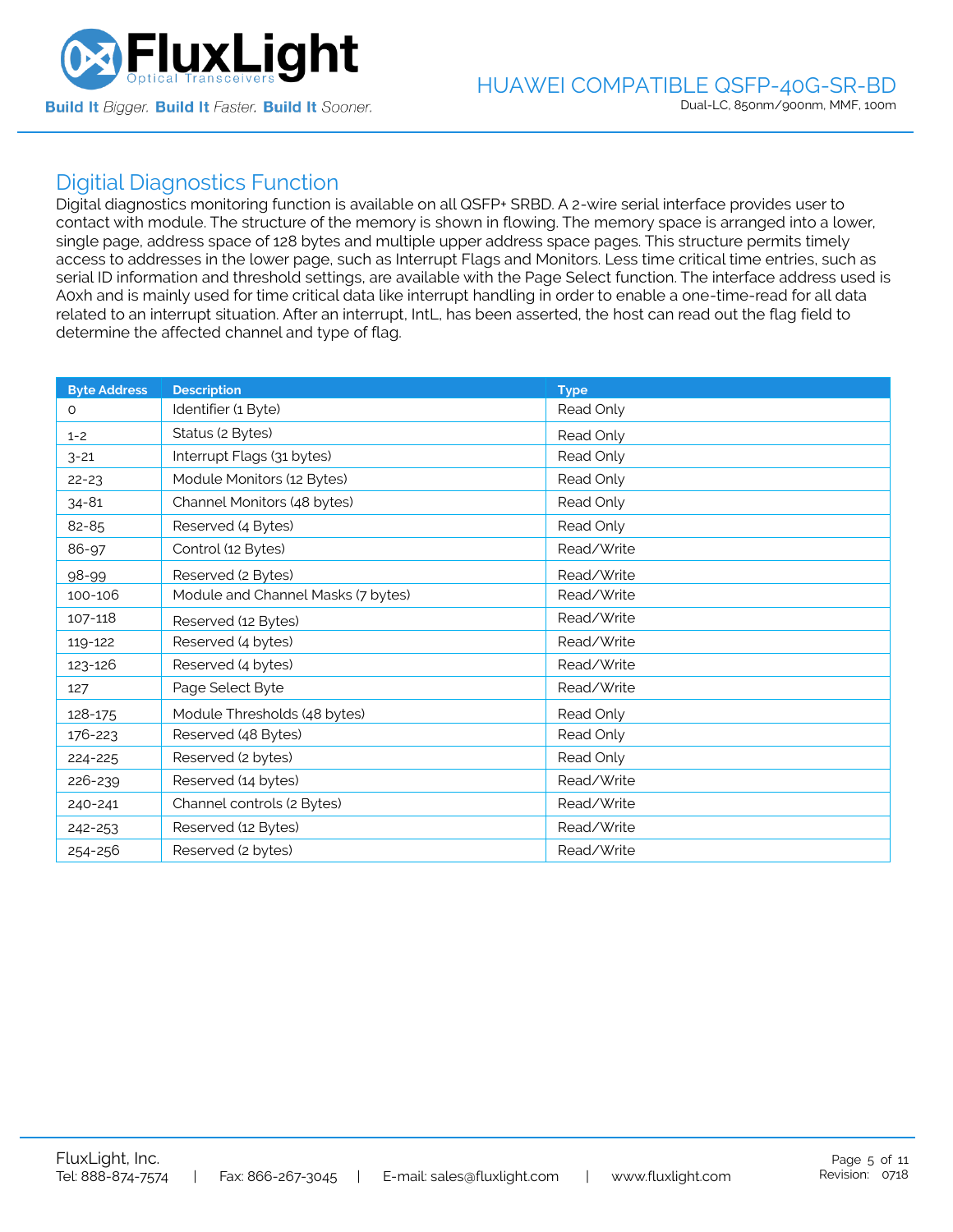

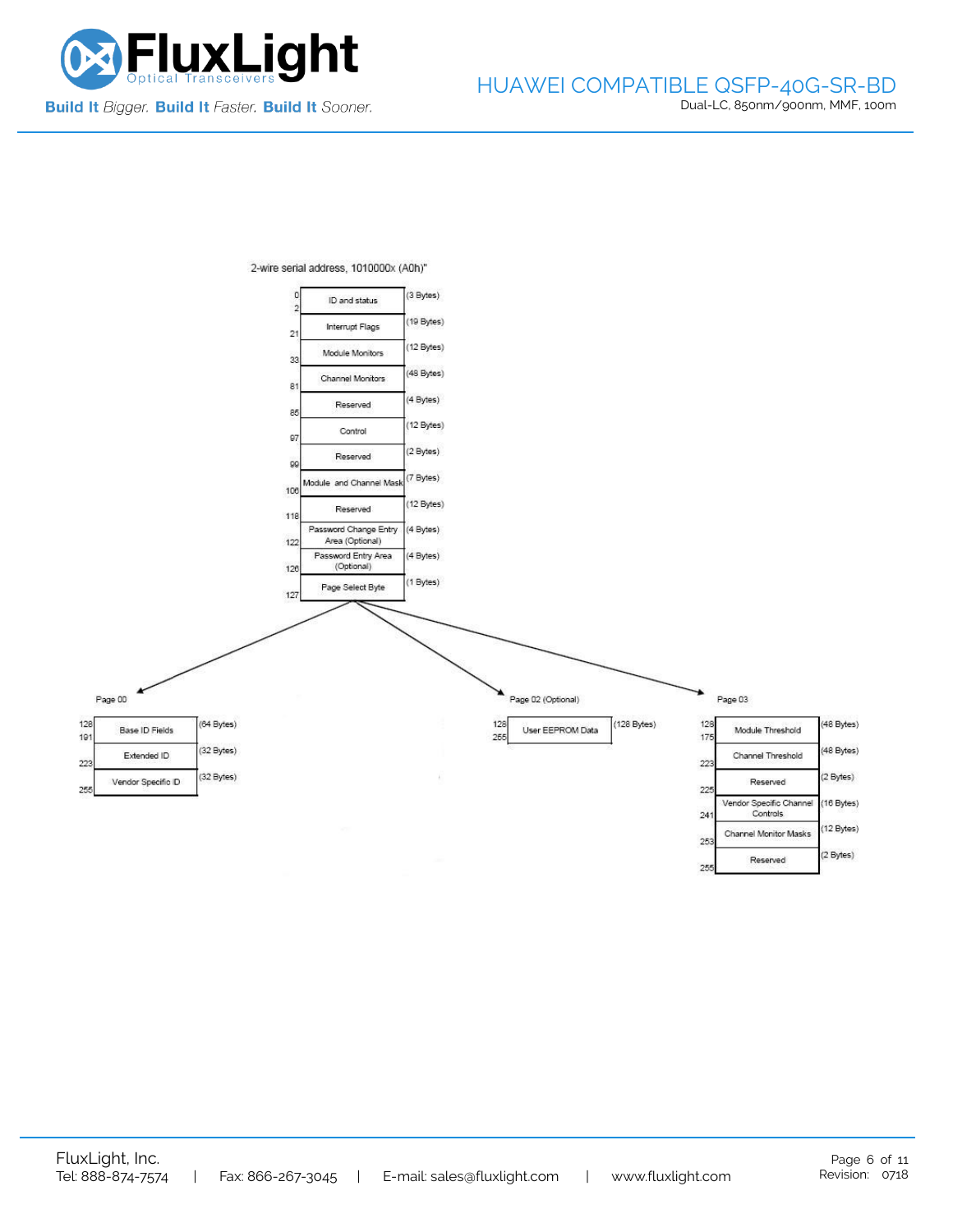

**Build It Bigger. Build It Faster. Build It Sooner.** 

| Address | Name                                    | Description                                                                                                       |
|---------|-----------------------------------------|-------------------------------------------------------------------------------------------------------------------|
| 128     | Identifier (1 Byte)                     | Identifier Type of serial transceiver                                                                             |
| 129     | Ext. Identifier (1 Byte)                | Extended identifier of serial transceiver                                                                         |
| 130     | Connector (1 Byte)                      | Code for connector type                                                                                           |
| 131-138 | Transceiver (8 Bytes)                   | Code for electronic compatibility or optical compatibility                                                        |
| 139     | Encoding (1 Byte)                       | Code for serial encoding algorithm                                                                                |
| 140     | BR, nominal (1 Byte)                    | Nominal bit rate, units of 100 Mbits/s                                                                            |
| 141     | Extended RateSelect Compliance (1 Byte) | Tags for Extended RateSelect compliance                                                                           |
| 142     | Length SMF (1 Byte)                     | Link length supported for SM fiber in km                                                                          |
| 143     | Length E-50 um (1 Byte)                 | Link length supported for EBW 50/125 um fiber, units of 2 m                                                       |
| 144     | Length 50 um (1 Byte)                   | Link length supported for 50/125 um fiber, units of 1 m                                                           |
| 145     | Length 62.5 um (1 Byte)                 | Link length supported for 62.5/125um fiber, units of 1 m                                                          |
| 146     | Length copper (1 Byte)                  | Link length supported for copper, units of 1 m                                                                    |
| 147     | Device Tech (1 Byte)                    | Device technology                                                                                                 |
| 148-163 | Vendor name (16 Bytes)                  | QSFP vendor name (ASCII)                                                                                          |
| 164     | Extended Transceiver (1 Byte)           | Extended Transceiver Codes for InfiniBand <sup>T</sup>                                                            |
| 165-167 | Vendor OUI (3 Bytes)                    | QSFP vendor IEEE vendor company ID                                                                                |
| 168-183 | Vendor PN (16 Bytes)                    | Part number provided by QSFP vendor (ASCII)                                                                       |
| 184-185 | Vendor rev (2 Bytes)                    | Revision level for part number provided by vendor (ASCII)                                                         |
| 186-187 | Wavelength (2 Bytes)                    | Nominal laser wavelength (Wavelength = value / 20 in nm)                                                          |
| 188-189 | Wavelength Tolerance (2 Bytes)          | Guaranteed range of laser wavelength (+/- value) from Nominal wavelength<br>(Wavelength Tol. = value / 200 in nm) |
| 190     | Max Case Temp (1 Byte)                  | Maximum Case Temperature in Degrees C                                                                             |
| 191     | CC_BASE (1 Byte)                        | Check code for Base ID fields (addresses 128-190)                                                                 |
| 192-195 | Options (4 Bytes)                       | Rate Select, TX Disable, TX Fault, LOS                                                                            |
| 196-211 | Vendor SN (16 Bytes)                    | Serial number provided by vendor (ASCII)                                                                          |
| 212-219 | Date code (8 Bytes)                     | Vendor's manufacturing date code                                                                                  |
| 220     | Diagnostic Monitoring Type (1 Byte)     | Indicates which type of diagnostic monitoring is implemented                                                      |
| 221     | Enhanced Options (1 Byte)               | Indicates which optional enhanced features are implemented                                                        |
| 222     | Reserved (1 Byte)                       | Reserved                                                                                                          |
| 223     | CC_EXT                                  | Check code for the Extended ID Fields (addresses 192-222)                                                         |
| 224-255 | Vendor Specific (32 Bytes)              | Vendor Specific EEPROM                                                                                            |

Page02 is User EEPROM and its format decided by user.

The detail description of low memory and page00.page03 upper memory please see SFF-8436 document.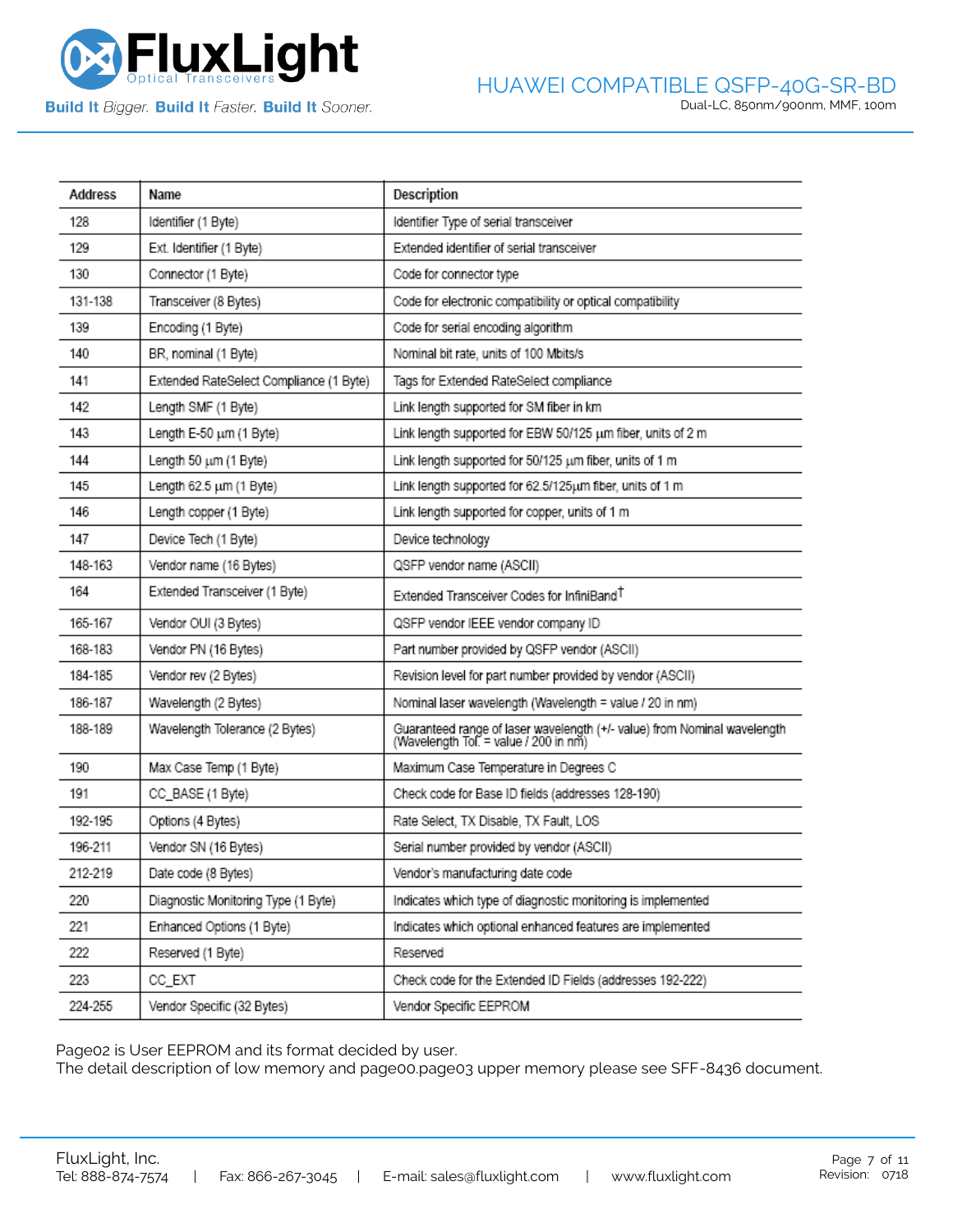

## Timing for Soft Control and Status Functions

| <b>Parameter</b>                                  | <b>Symbol</b> | <b>Max</b>     | <b>Unit</b> | <b>Conditions</b>                                                                                                                                                             |
|---------------------------------------------------|---------------|----------------|-------------|-------------------------------------------------------------------------------------------------------------------------------------------------------------------------------|
| <b>Initialization Time</b>                        | t_init        | 2000           | ms          | Time from power on1, hot plug or rising edge of<br>Reset until the module is fully functional2                                                                                |
| <b>Reset Init Assert Time</b>                     | t_reset_init  | $\overline{c}$ | $\mu s$     | A Reset is generated by a low level longer than<br>the minimum reset pulse time present on the<br>ResetL pin.                                                                 |
| Serial Bus Hardware<br>Ready Time                 | t_serial      | 2000           | ms          | Time from power on1 until module responds to<br>data transmission over the 2-wire serial bus                                                                                  |
| Monitor Data Ready<br>Time                        | t_data        | 2000           | ms          | Time from power on1 to data not ready, bit 0 of<br>Byte 2, deasserted and IntL asserted                                                                                       |
| <b>Reset Assert Time</b>                          | t_reset       | 2000           | ms          | Time from rising edge on the ResetL pin until<br>the module is fully functional2                                                                                              |
| <b>LPMode Assert Time</b>                         | ton_LPMode    | 100            | μs          | Time from assertion of LPMode (Vin:LPMode<br>=Vih) until module power consumption enters<br>lower Power Level                                                                 |
| IntL Assert Time                                  | ton_IntL      | 200            | ms          | Time from occurrence of condition triggering<br>IntL until Vout:IntL = Vol                                                                                                    |
| IntL Deassert Time                                | toff_IntL     | 500            | $\mu s$     | toff_IntL 500 µs Time from clear on read3<br>operation of associated flag until Vout:IntL = Voh.<br>This includes deassert times for Rx LOS, Tx Fault<br>and other flag bits. |
| Rx LOS Assert Time                                | ton_los       | 100            | ms          | Time from Rx LOS state to Rx LOS bit set and<br>IntL asserted                                                                                                                 |
| Flag Assert Time                                  | ton_flag      | 200            | ms          | Time from occurrence of condition triggering<br>flag to associated flag bit set and IntL asserted                                                                             |
| Mask Assert Time                                  | ton_mask      | 100            | ms          | Time from mask bit set4 until associated IntL<br>assertion is inhibited                                                                                                       |
| Mask De-assert Time                               | toff_mask     | 100            | ms          | Time from mask bit cleared4 until associated<br>IntlL operation resumes                                                                                                       |
| ModSelL Assert Time                               | ton_ModSelL   | 100            | $\mu s$     | Time from assertion of ModSelL until module<br>responds to data transmission over the 2-wire<br>serial bus                                                                    |
| ModSelL Deassert Time                             | toff_ModSelL  | 100            | $\mu s$     | Time from deassertion of ModSelL until the<br>module does not respond to data transmission<br>over the 2-wire serial bus                                                      |
| Power_over-ride or<br>Power-set Assert Time       | ton_Pdown     | 100            | ms          | Time from P_Down bit set 4 until module power<br>consumption enters lower Power Level                                                                                         |
| Power_over-ride or<br>Power-set De-assert<br>Time | toff_Pdown    | 300            | ms          | Time from P_Down bit cleared4 until the<br>module is fully functional3                                                                                                        |

#### **Note**:

1. Power on is defined as the instant when supply voltages reach and remain at or above the minimum specified value.

- 2. Fully functional is defined as IntL asserted due to data not ready bit, bit 0 byte 2 de-asserted.
- 3. Measured from falling clock edge after stop bit of read transaction.
- 4. Measured from falling clock edge after stop bit of write transaction.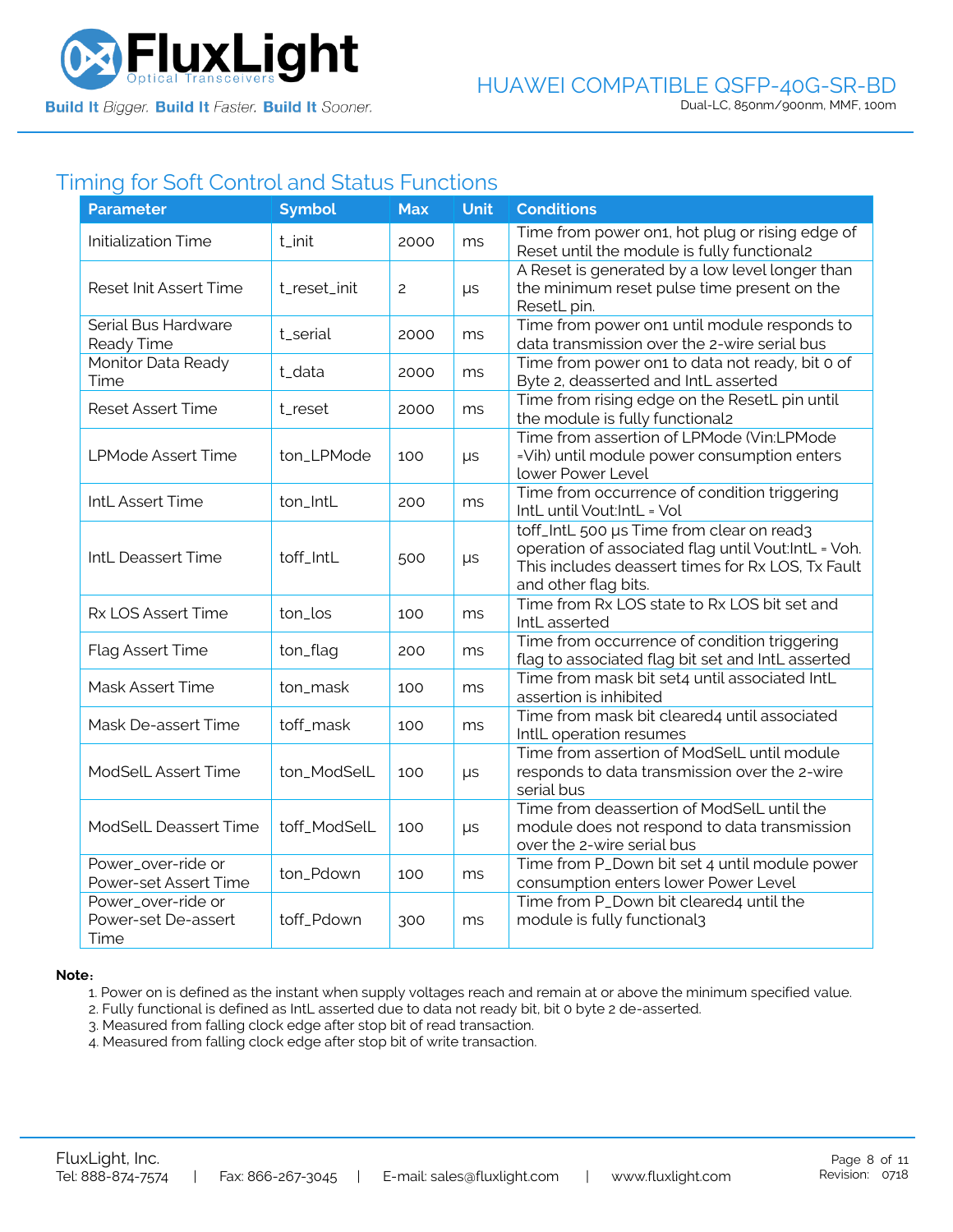

# PIN Assignment and Function Definitions

PIN Assignment



**Diagram of Host Board Connector Block Pin Numbers and Name**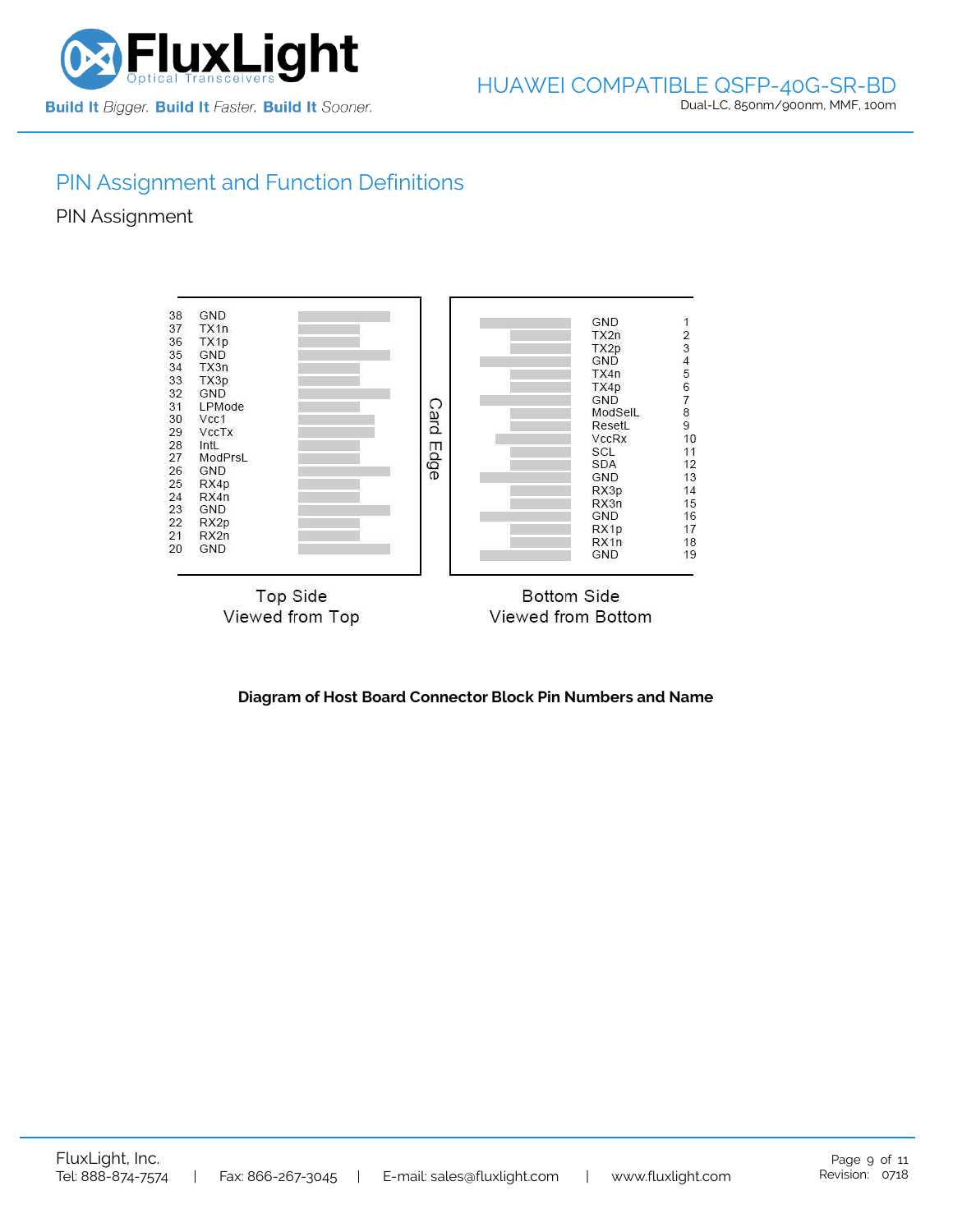

Build It Bigger. Build It Faster. Build It Sooner.

### HUAWEI COMPATIBLE QSFP-40G-SR-BD Dual-LC, 850nm/900nm, MMF, 100m

# Pin Description

| Pin | Logic      | <b>Symbol</b>     | Name/Description                     | Ref.           |
|-----|------------|-------------------|--------------------------------------|----------------|
| 1   |            | <b>GND</b>        | Ground                               | $\mathbf{1}$   |
| 2   | CML-I      | Tx2n              | Transmitter Inverted Data Input      |                |
| 3   | CML-I      | Tx <sub>2p</sub>  | Transmitter Non-Inverted Data output |                |
| 4   |            | <b>GND</b>        | Ground                               | $\mathbf{1}$   |
| 5   | CML-I      | Tx4n              | Transmitter Inverted Data Output     |                |
| 6   | CML-I      | Tx4p              | Transmitter Non-Inverted Data Output |                |
| 7   |            | <b>GND</b>        | Ground                               | $\mathbf{1}$   |
| 8   | LVTTL-I    | ModSelL           | Module Select                        |                |
| 9   | LVTTL-I    | ResetL            | Module Reset                         |                |
| 10  |            | <b>VccRx</b>      | +3.3V Power Supply Receiver          | $\overline{c}$ |
| 11  | LVCMOS-I/O | <b>SCL</b>        | 2-Wire Serial Interface Clock        |                |
| 12  | LVCMOS-I/O | <b>SDA</b>        | 2-Wire Serial Interface Data         |                |
| 13  |            | <b>GND</b>        | Ground                               | 1              |
| 14  | CML-O      | Rx3p              | Receiver Inverted Data Output        |                |
| 15  | CML-O      | Rx3n              | Receiver Non-Inverted Data Output    |                |
| 16  |            | <b>GND</b>        | Ground                               | 1              |
| 17  | CML-O      | Rx1p              | Receiver Inverted Data Output        |                |
| 18  | CML-O      | Rx1n              | Receiver Non-Inverted Data Output    |                |
| 19  |            | <b>GND</b>        | Ground                               | $\mathbf{1}$   |
| 20  |            | <b>GND</b>        | Ground                               | 1              |
| 21  | CML-O      | Rx2n              | Receiver Inverted Data Output        |                |
| 22  | CML-O      | Rx <sub>2</sub> p | Receiver Non-Inverted Data Output    |                |
| 23  |            | <b>GND</b>        | Ground                               | 1              |
| 24  | CML-O      | Rx4n              | Receiver Inverted Data Output        |                |
| 25  | CML-O      | Rx4p              | Receiver Non-Inverted Data Output    |                |
| 26  |            | <b>GND</b>        | Ground                               | 1              |
| 27  | LVTTL-O    | ModPrsL           | Module Present                       |                |
| 28  | LVTTL-O    | IntL              | Interrupt                            |                |
| 29  |            | <b>VccTx</b>      | +3.3V Power Supply Transmitter       | $\mathbf{2}$   |
| 30  |            | Vcc1              | +3.3V Power Supply                   | $\overline{c}$ |
| 31  | LVTTL-I    | LPMode            | Low Power Mode                       |                |
| 32  |            | <b>GND</b>        | Ground                               | $\mathbf{1}$   |
| 33  | CML-I      | Tx3p              | Transmitter Inverted Data Output     |                |
| 34  | CML-I      | Tx3n              | Transmitter Non-Inverted Data Output |                |
| 35  |            | <b>GND</b>        | Ground                               | $\mathbf{1}$   |
| 36  | CML-I      | Tx <sub>1</sub> p | Transmitter Inverted Data Output     |                |
| 37  | $CML-I$    | Tx1n              | Transmitter Non-Inverted Data Output |                |
| 38  |            | <b>GND</b>        | Ground                               | $\mathbf{1}$   |

### **Notes:**